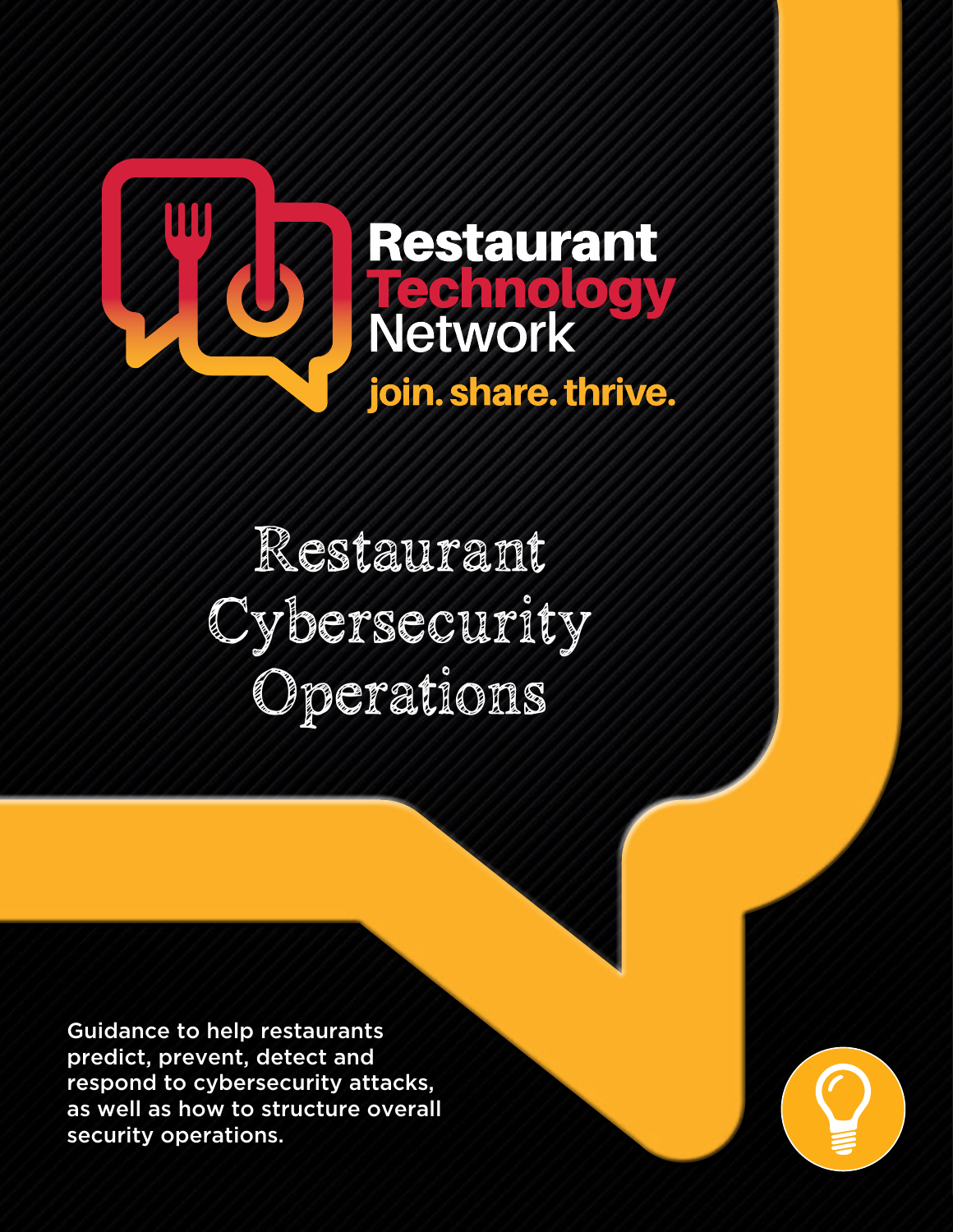

### www.restauranttechnologynetwork.com

# Introduction

Quick-serve and fast casual restaurants are a perennial top target for cyber attacks due to the decentralized nature and high volume of credit card transactions, and thus have unique cybersecurity requirements. Cybersecurity is not a "set it and forget it" endeavor; a successful operation must include both the right technology and the right staff level and expertise to drive it. The speed at which restaurants operate plays a vital role in restaurant cybersecurity operations, which must take into consideration IT network performance, ease of management, and rapid store deployment. Complicating restaurant cybersecurity even further is the mandate to rally franchisees and corporate stores around a standardized security operation, which can prove to be a difficult change management project. As such, developing a powerful yet practical cybersecurity operation, inclusive of third parties, is critical for every size of organization.

This RTN technical guidance document provides best practice intelligence around how to predict, prevent, detect and respond to cybersecurity attacks, and includes some guidance around Defense-in-Depth and Threat Lifecycle, which can help restaurants develop a comprehensive set of controls for security operations.



# Staff

### ABBY LORDEN

VP and Brand Director, *HT* Co-Founder, RTN 973.607.1358 alorden@ensembleiq.com



# angela@restauranttechnologynetwork.com

ANGELA DIFFLY Co-Founder, RTN 404.550.7789

PATRICK DUNPHY CIO, HTNG & RTN 312.690.5039 patrick@restauranttechnologynetwork.com



### ROBERT FIRPO-CAPPIELLO Editor in Chief, *HT* 917.208.7393 rfirpo-cappiello@ensembleiq.com



ANNA WOLFE Senior Editor, *HT* 207.773.1154 awolfe@ensembleiq.com



### KATHERINE WARE Senior Account Executive, *HT* & RTN

785.424.7392 kware@ensembleiq.com



NOELL DIMMIG Account Executive, *HT* & RTN 973.607.1370 ndimmig@ensembleiq.com





MOLLY MCLOONE Brand Marketing Manager, *HT* & RTN 908.433.2796 mmcloone@ensembleiq.com

### TAMMY HANSON

Membership Manager, RTN 314.570.4798 tammy@restauranttechnologynetwork.com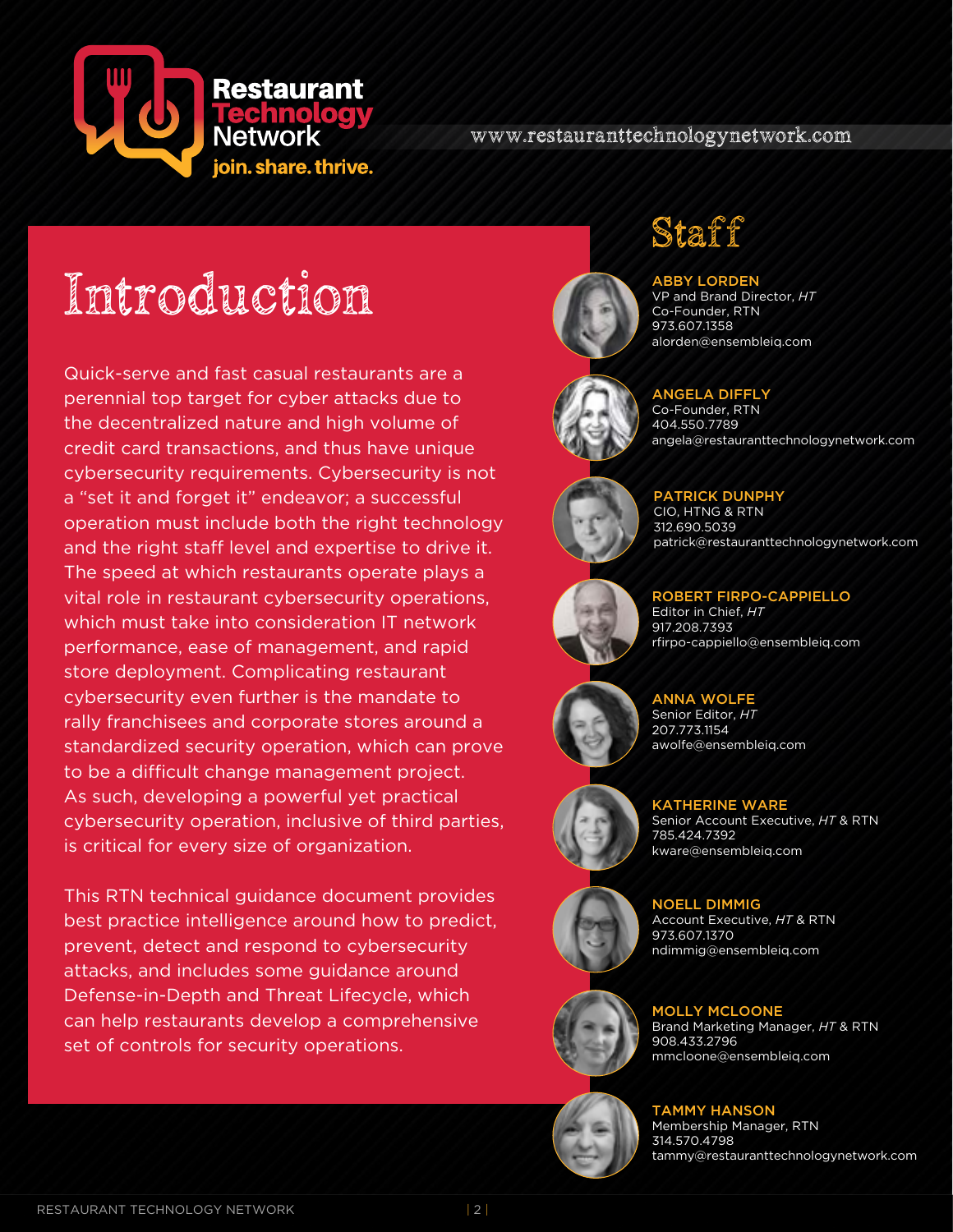# Table of Contents

| <b>Identifying Cybersecurity Threats &amp; Prevention:</b> |     |
|------------------------------------------------------------|-----|
|                                                            |     |
|                                                            | . 8 |
|                                                            | 10  |

# RTN Mission

The Restaurant Technology Network (RTN) is a membership community solely dedicated to the restaurant technology industry. Through access to valuable benefits and powerful connections, our members shape industry standards and share technical guidance to help restaurateurs run successful businesses and better serve their customers.

# Key Contributors



Copyright 2021 Restaurant Technology Network (RTN). All rights reserved. No part of this publication may be reproduced or transmitted in any form or by any means, electronic or mechanical, including photocopy, recording or information storage and retrieval systems, without express written permission from the publisher. RTN is a wholly owned subsidiary of EnsembleIQ, with principal headquarters at 8550 W. Bryn Mawr Ave., Suite 200, Chicago, IL 60631.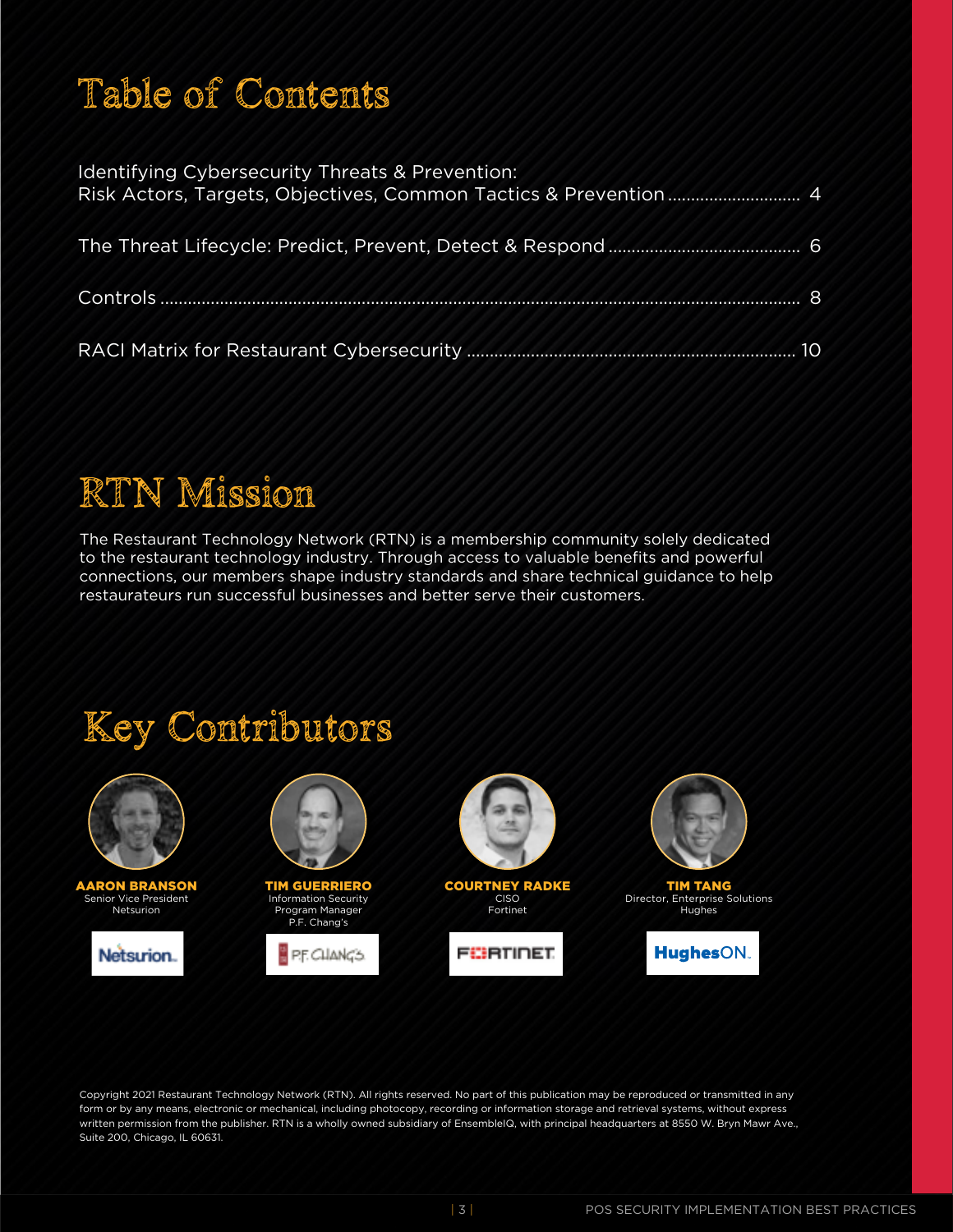



| <b>RISK ACTOR</b>                                | <b>TARGETS</b>                                                                      | <b>OBJECTIVES</b>                                                                                                                                           | <b>COMMON</b><br><b>TACTICS</b>                                                |
|--------------------------------------------------|-------------------------------------------------------------------------------------|-------------------------------------------------------------------------------------------------------------------------------------------------------------|--------------------------------------------------------------------------------|
| <b>INSIDER THREATS -</b><br><b>INTENTIONAL</b>   | POS, web apps, file<br>servers / databases                                          | Financial gain, malicious<br>harm, competitive<br>advantage, business<br>disruption                                                                         | Device Skimming,<br>privilege misuse,<br>insider info/tips                     |
| <b>INSIDER THREATS -</b><br><b>UNINTENTIONAL</b> | Entire ecosystem<br>is susceptible to<br>unintentional harm<br>from insider threats | None                                                                                                                                                        | Misconfigurations,<br>negligence                                               |
| <b>ORGANIZED CRIME</b>                           | POS, web applications,<br>file servers / databases                                  | Financial gain                                                                                                                                              | Ransomware,<br><b>Business email</b><br>compromise                             |
| <b>NATION STATE / APT</b>                        | Supply chain, critical<br>infrastructure, brand<br>persona, people                  | Economic, political, military,<br>and commercial Instability,<br>Industrial espionage                                                                       | Ransomware, IP<br>Theft, Social media<br>impersonation/<br>manipulation        |
| <b>OPPORTUNISTIC</b>                             | Low hanging fruit,<br>easy targets as they<br>are available                         | Personal gain, validation,<br>fun, boredom                                                                                                                  | Vulnerability<br>exploits, network<br>snooping, malware<br>packages            |
| <b>HACKTIVIST</b>                                | Websites, web apps,<br>file servers / databases                                     | Org retribution, fame &<br>publicity, "cyber warrior",<br>positive/negative informa-<br>tion disclosure, propagan-<br>da, personal preference<br>imposition | Denial of Service,<br>Botnet, Website<br>defacement, social<br>media hijacking |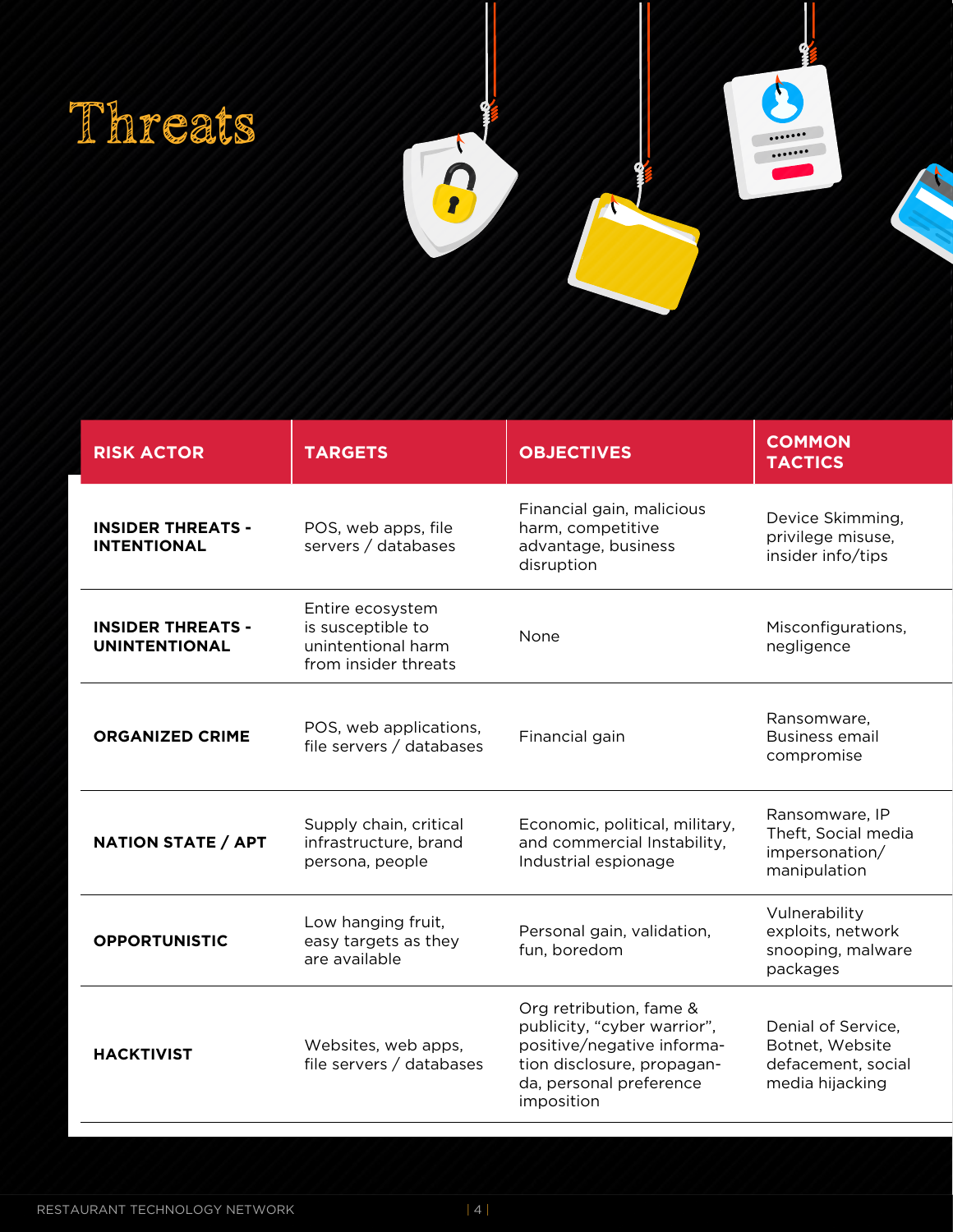| <b>DOCUMENT</b><br><b>PREVENTION BEST PRACTICES</b>                                                                                                                                                                         | <b>NOTES</b>                                                                                                                                                                |
|-----------------------------------------------------------------------------------------------------------------------------------------------------------------------------------------------------------------------------|-----------------------------------------------------------------------------------------------------------------------------------------------------------------------------|
| Zero-trust model, Internal Segmentation, Cloud<br>Access Security, RBAC, Fraud prevention training                                                                                                                          | Corporate employees, 3rd party, ex-employees                                                                                                                                |
| Configuration management, Robust change<br>management, Cloud workload protection, User &<br>Environment Behavior Analytics (UEBA)                                                                                           | Corporate employees, 3rd Party                                                                                                                                              |
| Next-generation firewall (NGFW), Zero-trust<br>model, internal segmentation, XDR (eXtended<br>Detection & Response), backups, threat intelligence<br>& hunter programs, brand reputation management,<br>dark web monitoring |                                                                                                                                                                             |
| Next-generation firewall (NGFW), Zero-trust<br>model, internal segmentation, XDR (eXtended<br>Detection & Response), backups, threat intelligence<br>& hunter programs, reputation management, dark<br>web monitoring       | Risk assessment, asset management, XDR<br>(eXtended Detection & Response), Anti-<br>phishing, Identity management, Security<br>Awareness (Supply Chain - vector, not actor) |
| Perimeter security, Internal Segmentation, XDR<br>(eXtended Detection & Response), Vulnerability<br>management, Configuration Management                                                                                    | "Script kiddies", "malware as a service" -<br>Patching and changing defaults is step #1                                                                                     |
| Web application firewalls (WAF), Cloud workload<br>protection, Identity & Access Management Programs<br>(IAM)                                                                                                               |                                                                                                                                                                             |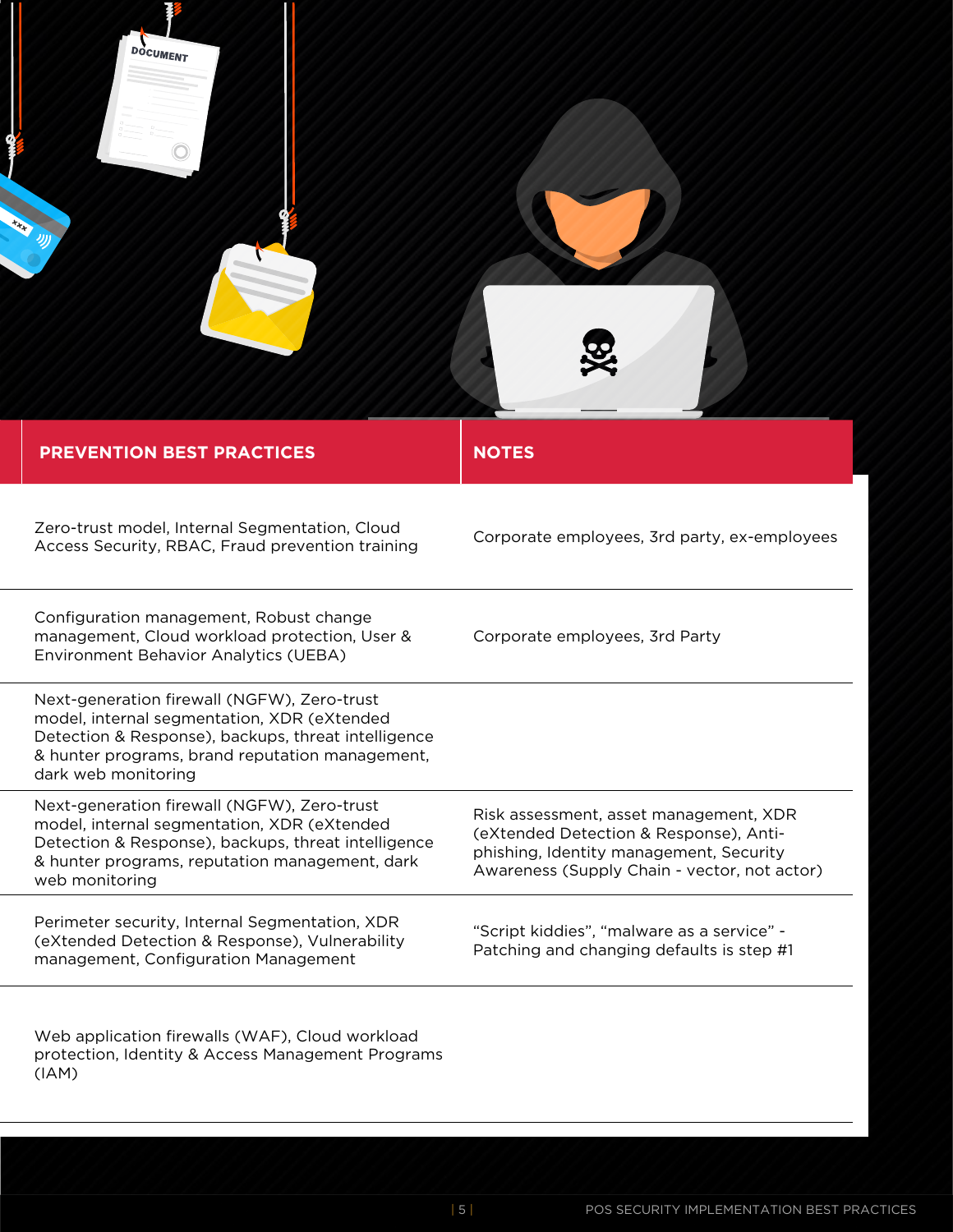# The Threat Lifecycle

The first lens through which to consider your security operations is by phases of the **Threat Lifecycle** and ensuring you have substantive security controls at each.

## PRE-BREACH

### PREDICT THE THREAT

This stage of the lifecycle includes security controls aimed at identifying and prioritizing gaps in security and vulnerabilities that put you at risk for a security incident. These measures include:

- **• VULNERABILITY MANAGEMENT:**  Includes cyclical processes and appropriate technology necessary to scan networks and software for vulnerabilities, and prioritizing and mitigating such as closing open ports, patching outdated software, and addressing misconfigurations.
- **• THREAT INTELLIGENCE:** Includes continual collection, analysis, and dissemination of information from multiple sources that in aggregate provide a thorough understanding of the threat landscape. Threat Intelligence Platforms (TIPs) should leverage both global, local, and industryspecific threat intelligence to inform a Security Operations Center (SOC).
- **• APPLICATION CONTROL**: A security technology that, along with continual management, blocks or restricts unauthorized applications from executing.

### PREVENT THE THREAT

This stage of the threat lifecycle has historically been an area where organizations over-invest in hopes of a silver bullet. More realistic is a mindset that perfect prevention is not possible, with the goal being to prevent as much as you practically can to give your detection and response efforts a fighting chance. Prevention controls have matured greatly from the old days of deploying a firewall and antivirus. While these mainstays have been modernized and are still standard, today's threat landscape demands additional controls such as:

- **• ENDPOINT PROTECTION:** While many permutations of endpoint protection platforms (EPPs) exist, it is important to go beyond signature-based antimalware and implement human supervised Machine Learning (ML) technology that can prevent advanced attacks such as Fileless Malware, Ransomware, and Unknown or Mutating Malware. Also, ensure coverage of your network systems, operating systems, and device types.
- **• THREAT HUNTING:** Proactively investigating earlystage attacks by leveraging threat intelligence and monitoring security events throughout the network. This activity requires security experts to look beyond the obvious and consider dormant malware, suspicious user behavior, and signs of "Low and Slow" cyber attacks in which the threat actor is considerably harder to detect until after the damage is done.
- **• REDUCING FALSE POSITIVES:** More of an outcome than an activity, but in today's world of digital transformation leading to very noisy events, an alltoo-common issue is cybersecurity analyst burnout caused by chasing down false positives and risking the eventual lapse of recognizing a real threat. Effective EPP coupled with finely-tuned ML-based Security Information and Event Management (SIEM) results in more blocked attacks and more contextualized alerts worth analyzing and remediating.

### Reconnaissance Weaponize Delivery Exploit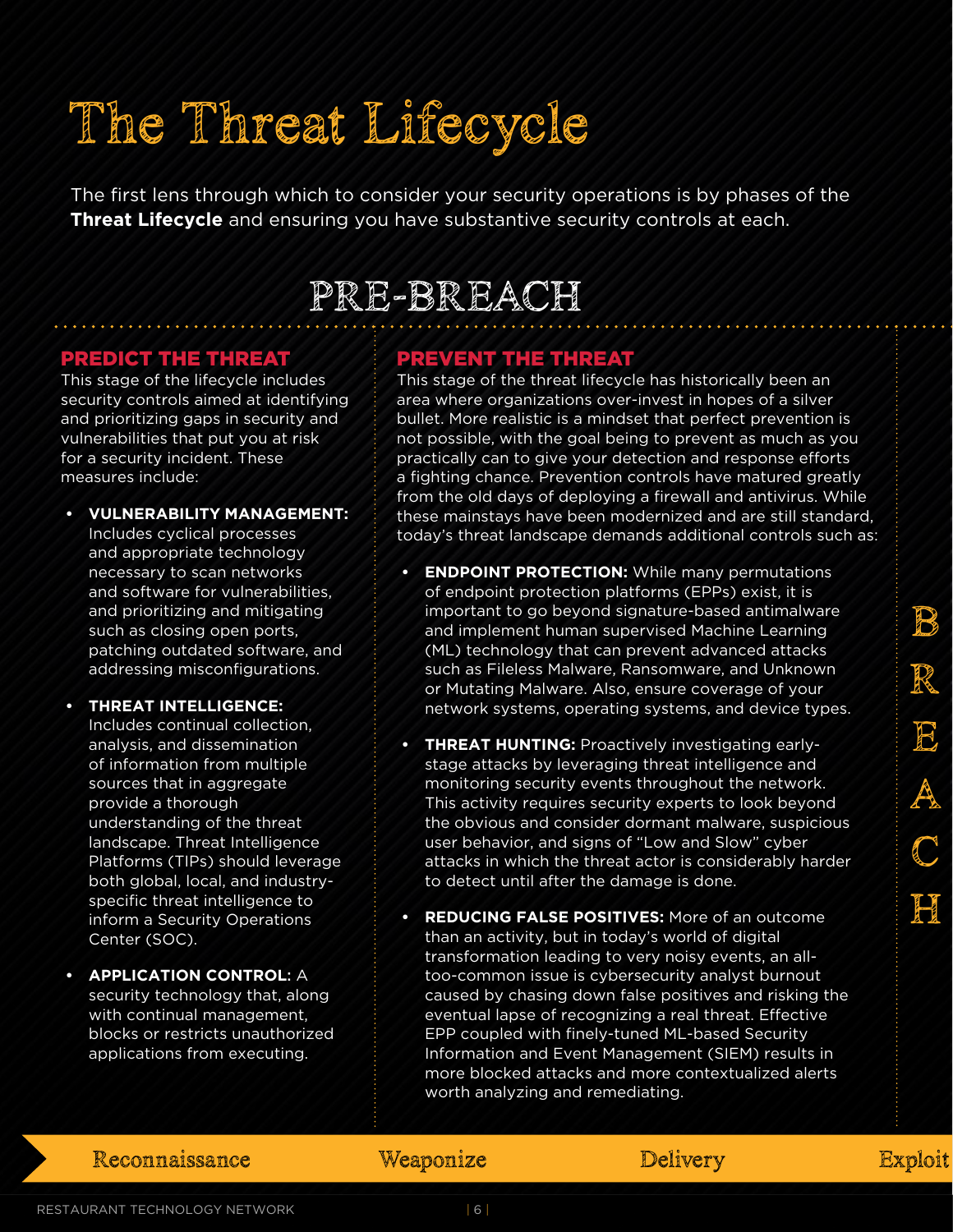The Threat Lifecycle follows what is commonly known as the **Cybersecurity Kill Chain** and can be simplified as Pre-Breach, and after the point of "exploit" in the kill chain and Post-Breach. Within the Pre-Breach half of the Threat Lifecycle, ensure you have security controls that focus on 1) predicting threats and 2) preventing threats.

## POST-BREACH

### DETECT THE THREAT

Inevitably, an advanced persistent threat (APT) will find its way around the latest and greatest Predict and Prevent controls. At this time, the moment of exploit, the race is on to detect the malicious activity as quickly as possible. Mean Time to Detect (MTTD) is the average time it takes to discover a security threat or incident. To minimize your MTTD, consider these security controls:

- **• MANAGED SIEM:** Security Information & Event Management platforms are the backbone of a security operation – ingesting as much of the logs and event data your network has to offer, normalizing it, analyzing it, and correlating seemingly disparate activities, resulting in priority-based alerts. It's a big job and requires a team of experts to prevent a SIEM software investment from becoming "shelfware". For most, a cloud-based, co-managed SIEM offers the best balance of maintaining desired inhouse control while not drowning your staff in deployment, tuning and administrative tasks.
- **• INTRUSION DETECTION:** A system that specifically monitors for malicious activity or policy violation. It's important to be aware of two classifications: Network-based IDS (NIDS) that monitors network traffic and Host-based IDS (HIDS) that monitors operating system files.
- **• BEHAVIOR ANALYSIS:** A process and technology that specifically targets patterns of human behavior and detects anomalies in those patterns that may indicate compromised credentials or other threat – an individual logging in from a geographically unusual location, a user accessing a system never before accessed, multiple failed login attempts, an escalation of user privileges, etc.

### RESPOND TO THE THREAT

Hand-in-hand with detecting the threat, this stage is about effectively and efficiently mitigating the threat. Mean Time to Respond (MTTR) is the average time it takes to control and remediate a threat. To optimize your MTTR, consider these controls and capabilities:

- **• SECURITY ORCHESTRATION & AUTOMATED RESPONSE (SOAR):** Sometimes a separate technology, sometimes a feature of the SIEM platform in place, SOAR enables the automation of routine remediation steps and orchestration of tasks between systems such as between a SIEM and an IT helpdesk ticket system.
- **• INCIDENT RESPONSE (IR):** An incident response plan is a common element of a security operation playbook that defines precisely how the security practitioners are expected to act in the case of various incident types and levels. When working with a Managed Security Service Provider (MSSP) or your own internal SOC, the Incident Response Playbook should be fully defined and frequently reviewed.
- **• FORENSIC INVESTIGATION:** Once the immediate threat is contained, forensic investigation procedures focus on a deeper dive into the root cause, potentially uncovering more related threats, and identifying a plan to loop back into better prediction, prevention, and detection of such attacks.

### Install Command & Control Action on Objectives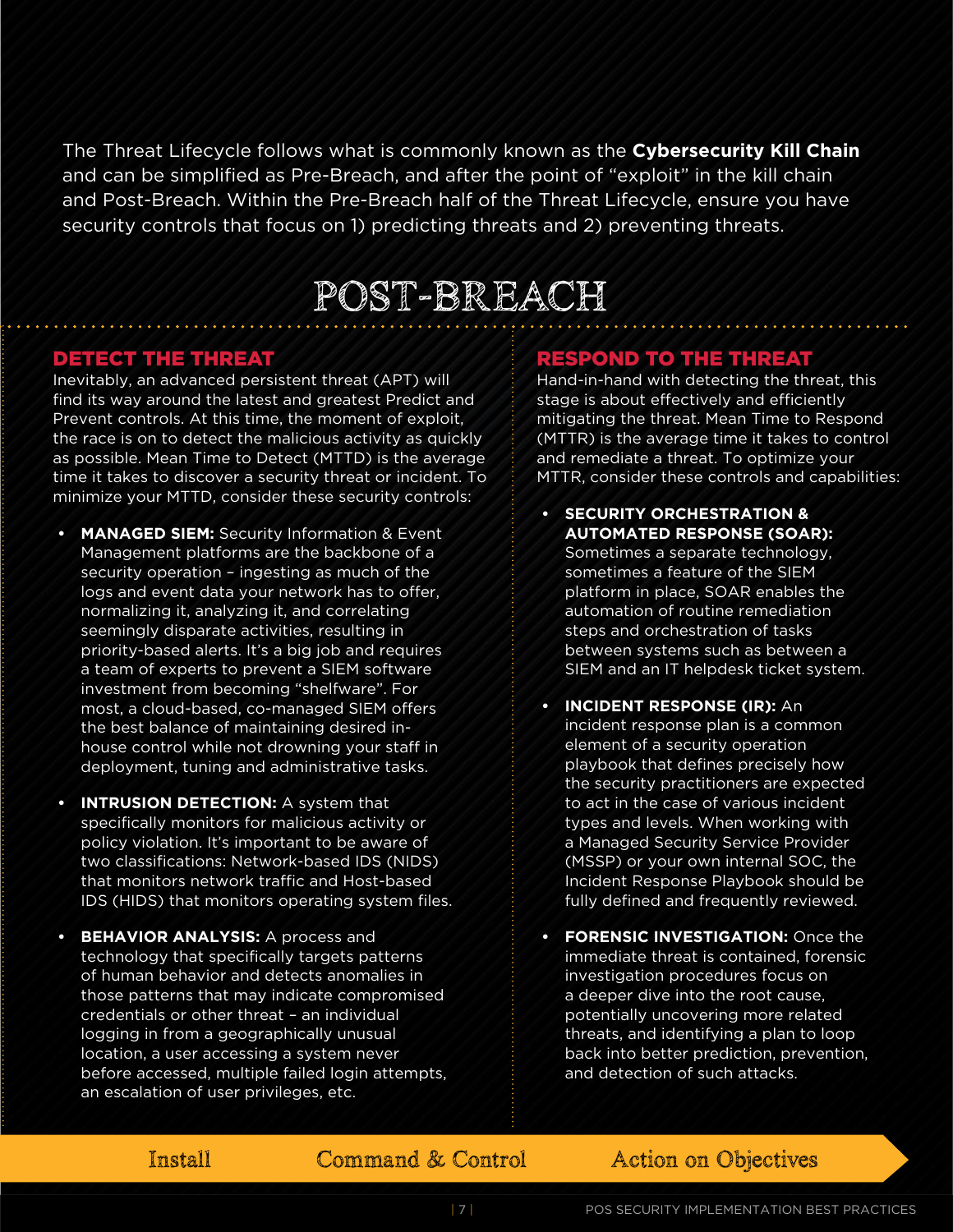

## DEFENSE-IN-DEPTH MODEL

In addition to considering the Threat Lifecycle and security controls to address each, the second lens through which to inspect your cybersecurity controls is by the layers of assets you must protect and the measures by which each is secured. The Defensein Depth model is a means by which you can ensure your security operations are comprehensive in attack surface coverage.

By forming a matrix of what you are protecting (Defense-in-Depth) and when you are protecting them (Threat Lifecycle), you can develop a comprehensive set of security controls for your security operations.

### Identify Critical Assets

### IN-STORE ASSETS

- POS and Online Ordering Systems
- Operational Systems (back-office PC, digital menu boards, kitchen display screens)
- Other Systems (DVR/Camera, Wi-Fi, etc.
- iPad Tablets

### CORPORATE ASSETS

- Support/Administrators machines
- Customer Data
- Employee Data

### Data Security

- EMV/P2PE
- Third-Party App proof of data encryption or data security best practices

### Application Security

- In-house application Dev pen testing
- Expect Third-Party Apps to provide evidence of pen test

### Endpoint Security

- EPP on the POS systems can the brand add EPP to the POS Server? If locked down, has the POS Provider embedded EPP?
	- EDR Endpoint Detection and Response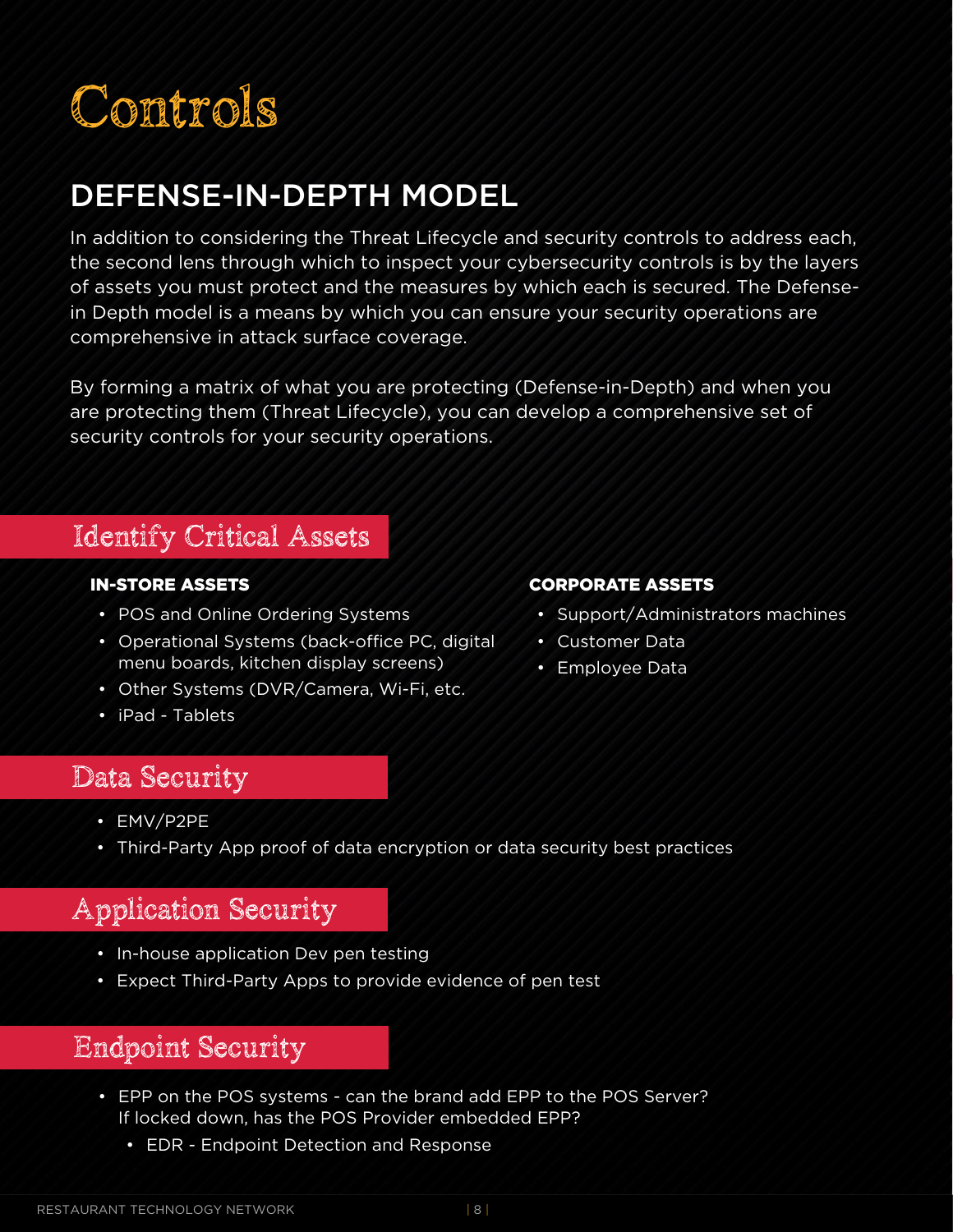

### Network Security

- Flat network: Must have stringent firewall configurations and rule-base
- Segmentation: Separate the POS, Back Office LAN, Guest Wi-Fi VLAN, DMZ for IoT devices

### Perimeter Security

- NGFW, IDS w/ regular review of configurations remove no longer needed app access or user access
- Expert monitoring on regular basis for user or entity behavior anomalies, rogue devices
- Log management: local devices and firewall, file changes, URL communication, protocol usage

### Security Awareness Training

- In-Store: Safe credit card handling for PCI DSS, POS Inspection and tampering
- Corporate: Security awareness, phishing, user account and password hygiene
- Administrators Training

### Outsourcing **Opportunities**

SOC - Security Operations Center

NOC - Network Operations Center

Tier 1 support

Architecture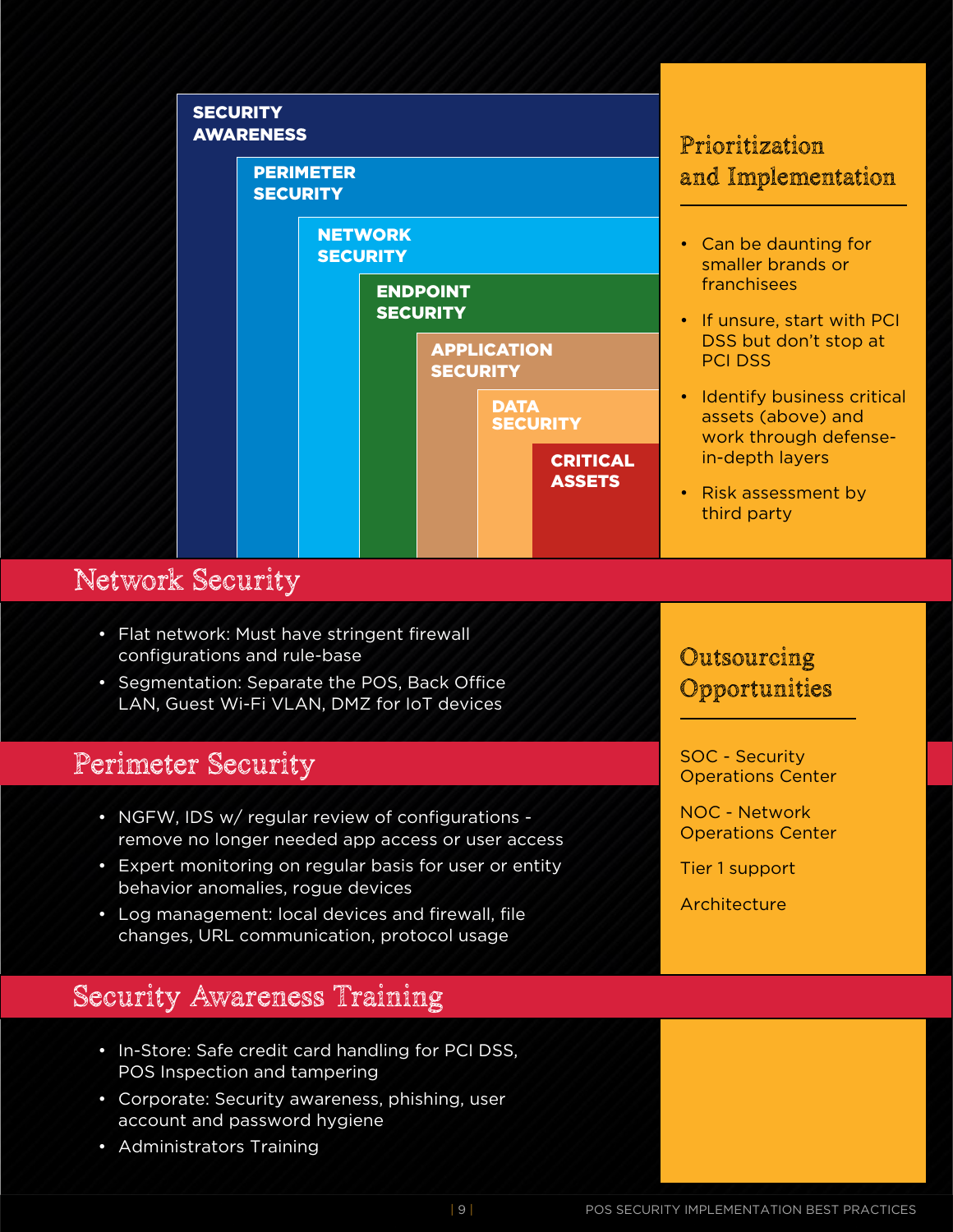# RACI Matrix for Restaurant Cybersecurity

|                                      | <b>RESPONSIBLE</b> | <b>ACCOUNTABLE</b> | <b>CONSULTED</b> | <b>INFORMED</b> |
|--------------------------------------|--------------------|--------------------|------------------|-----------------|
| <b>C-SUITE</b>                       |                    | X                  |                  |                 |
| <b>MANAGEMENT</b>                    | X                  |                    |                  |                 |
| <b>OPERATIONS/</b><br><b>SUPPORT</b> | X                  |                    |                  |                 |
| <b>EMPLOYEE</b>                      |                    |                    | X                |                 |
| <b>CUSTOMER</b>                      |                    |                    |                  | V               |

| <b>ACTIVITY</b>                                | TOR<br><b>COORDIN</b><br><b>NCIDENT</b> | π | OPERATO<br><b>NCIDENT</b> | <b>DESK</b><br>$\overline{\mathbf{o}}$<br>ERVI<br>$rac{1}{9}$ | SERVICE DESK<br>MANAGER |             |
|------------------------------------------------|-----------------------------------------|---|---------------------------|---------------------------------------------------------------|-------------------------|-------------|
|                                                |                                         |   |                           |                                                               |                         | <b>USER</b> |
| <b>Incident Logging</b><br>& Categorization    |                                         |   |                           |                                                               |                         |             |
| <b>Incident Assignment</b>                     |                                         |   |                           |                                                               |                         |             |
| <b>Incident Investigation</b><br>and Diagnosis |                                         |   |                           |                                                               |                         |             |
| <b>Incident Resolution</b><br>and Recovery     |                                         |   |                           |                                                               |                         |             |
| <b>Incident Review and Closure</b>             |                                         |   |                           |                                                               |                         |             |
| <b>Incident Escalation</b>                     |                                         |   |                           |                                                               |                         |             |
| <b>SLA Monitoring</b>                          |                                         |   |                           |                                                               |                         |             |
| <b>OLA and UC Monitoring</b>                   |                                         |   |                           |                                                               |                         |             |
| <b>Complaint Handling</b>                      |                                         |   |                           |                                                               |                         |             |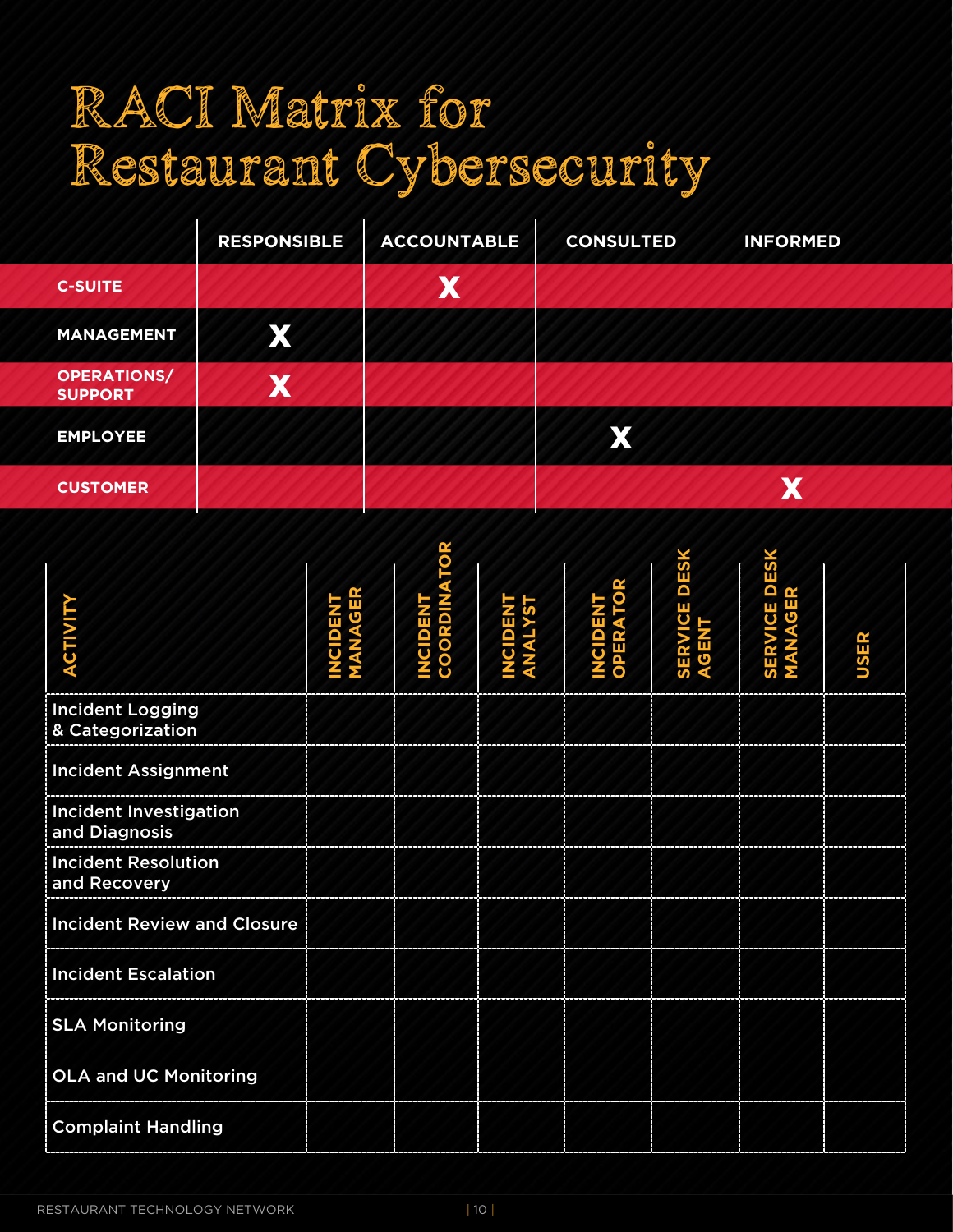| <b>ROLE</b>                                    | <b>DESCRIPTION</b>                                                                                                                                                                                                                                                                                                                             | <b>STAFFING</b><br>(INTERNAL VS. OUTSOURCING)                                                                                                                                                                                                                                                                      |
|------------------------------------------------|------------------------------------------------------------------------------------------------------------------------------------------------------------------------------------------------------------------------------------------------------------------------------------------------------------------------------------------------|--------------------------------------------------------------------------------------------------------------------------------------------------------------------------------------------------------------------------------------------------------------------------------------------------------------------|
| <b>ENGINEER</b>                                | Responsible for build-out, deployment,<br>and maintenance of information security<br>systems. Maintain security lifecycle.<br>Works with Architect on development<br>of IS systems and responsible for<br>deployment and ongoing life-cycle.                                                                                                   | Generally a full-time internal resource that is<br>sometimes augmented by external service<br>provider                                                                                                                                                                                                             |
| <b>ANALYST</b>                                 | First to respond to security events and<br>incidents. The core role of the SOC as<br>defined by analyst hierarchy.                                                                                                                                                                                                                             |                                                                                                                                                                                                                                                                                                                    |
| TIER <sub>1</sub>                              | Routine log and alert analysis. Validation<br>of security incidents and proper<br>escalation. Responsible for day-to-<br>day security tool monitoring and<br>configuration management.                                                                                                                                                         | Due to the nature of the role, this position<br>is generally outsourced or maintained via a<br>non-FTE and/or contractor methodology. This<br>is a24x7 role though we are now seeing this<br>role being automated and/or eliminated in<br>some cases via the use of tools such as AI-<br>augmentation / Al-analyst |
| TIER <sub>2</sub>                              | Responsible for addressing escalated<br>incidents as identified by Tier 1 analysts.<br>Identification of threat exposure<br>and affected systems. Carries out<br>containment and remediation strategies<br>as well as recovery and root cause<br>analysis. Recommends changes and<br>updates rule-sets and IOCs (indicators<br>of compromise). | May be internally staffed, augmented, or<br>wholly outsourced based on budget, maturity,<br>or individual needs of the organization. This<br>can be 24x7, 9x5, or engagement as part of<br>the incident management escalation process.                                                                             |
| <b>TIER 3</b><br>(INCIDENT<br><b>RESPONSE)</b> | Handle critical incidents. Responsible<br>for communication to leadership<br>and ensure consistent operations of<br>security tools and services. Conduct<br>assessments on efficacy and carry out<br>vulnerability assessments, penetration<br>tests, and table-top exercises. May serve<br>as incident response manager.                      | Staffed as needed / according to incident<br>prevalence and company risk posture. Sea-<br>soned/veteran analyst that many times is<br>internal FTE or dedicated MSSP analyst.                                                                                                                                      |
| <b>THREAT</b><br><b>HUNTER</b>                 | Active cyber defense activities to detect<br>and isolate advanced threats in the<br>environment                                                                                                                                                                                                                                                | Generally part of MSSP offering and is pur-<br>posefully external to the company.                                                                                                                                                                                                                                  |
| <b>ARCHITECT</b>                               | Create framework for security<br>operations and responsible for<br>development of policy, procedure, and<br>requirements. Assists engineers with<br>design/build phase and responsible for<br>overall IS strategy creation.                                                                                                                    | Generally dedicated internal FTE though may<br>be part of consulting services and/or service<br>provided by MSSP.                                                                                                                                                                                                  |
| <b>CISO</b>                                    | <b>Executive Cyber Security leader</b><br>responsible for setting strategy and<br>direction for security functions within an<br>organization.                                                                                                                                                                                                  | Executive-level internal position though vCI-<br>SO (virtual CISO) services are becoming more<br>common especially in smaller organizations<br>without robust internal security offerings.                                                                                                                         |